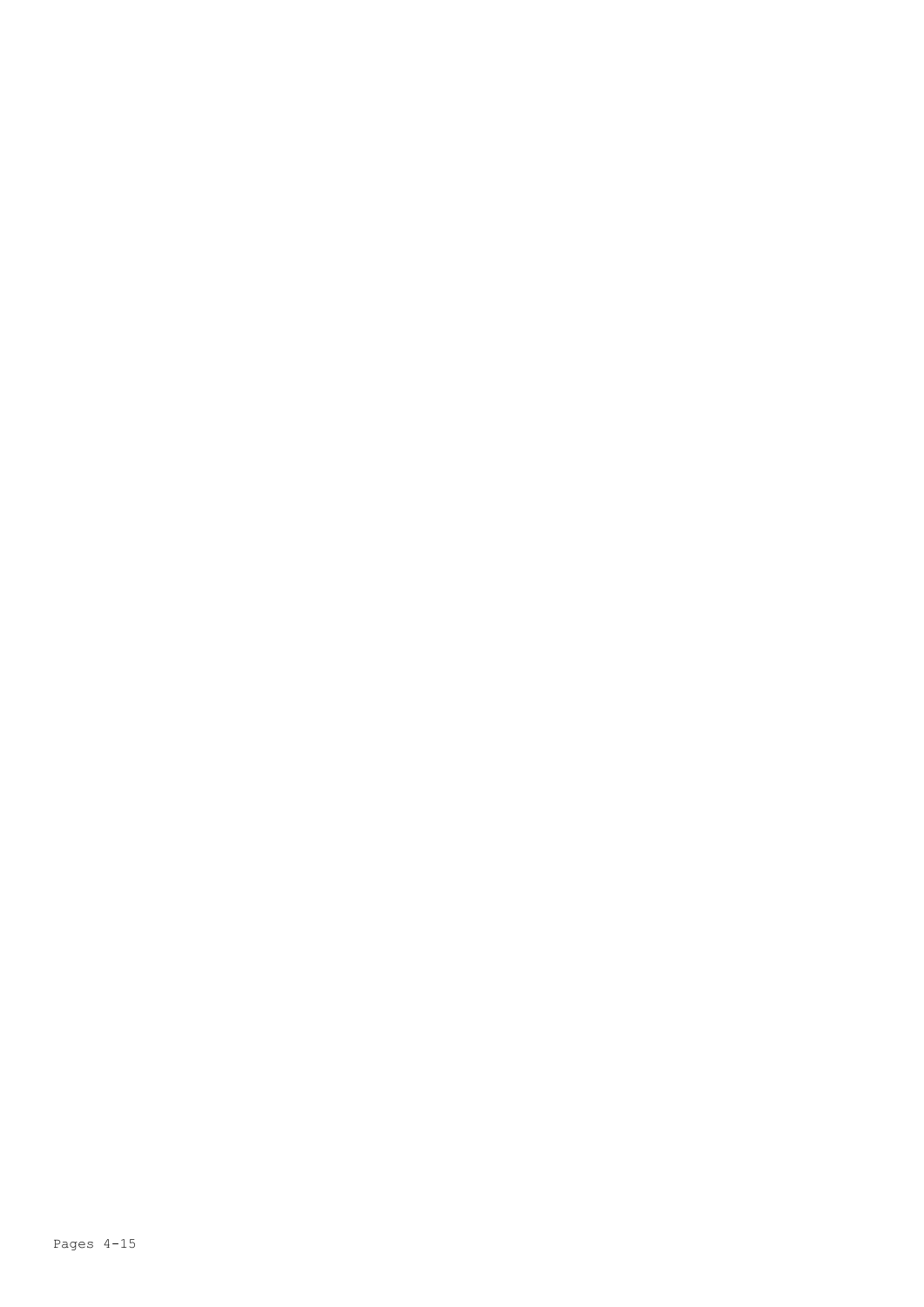

**Figure 2: Scottish and UK services GVA growth at constant basic prices 1998q2 to 2009q4**



**Figure 3: Scottish and UK manufacturing GVA growth at constant basic prices 1998q2 to 2009q4**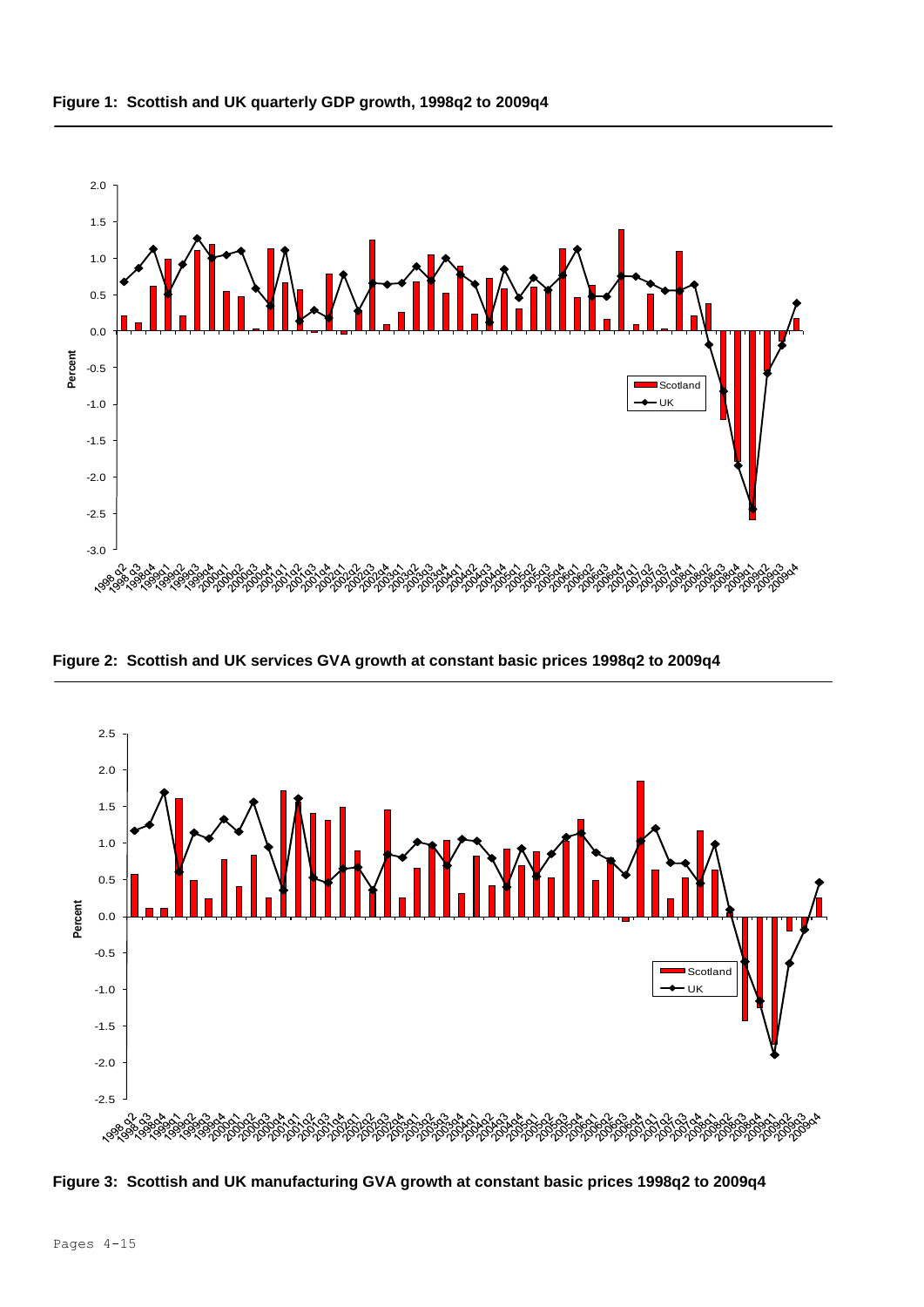

**Figure 4: Scottish and UK construction GVA volume growth 1998q2 to 2009q4**

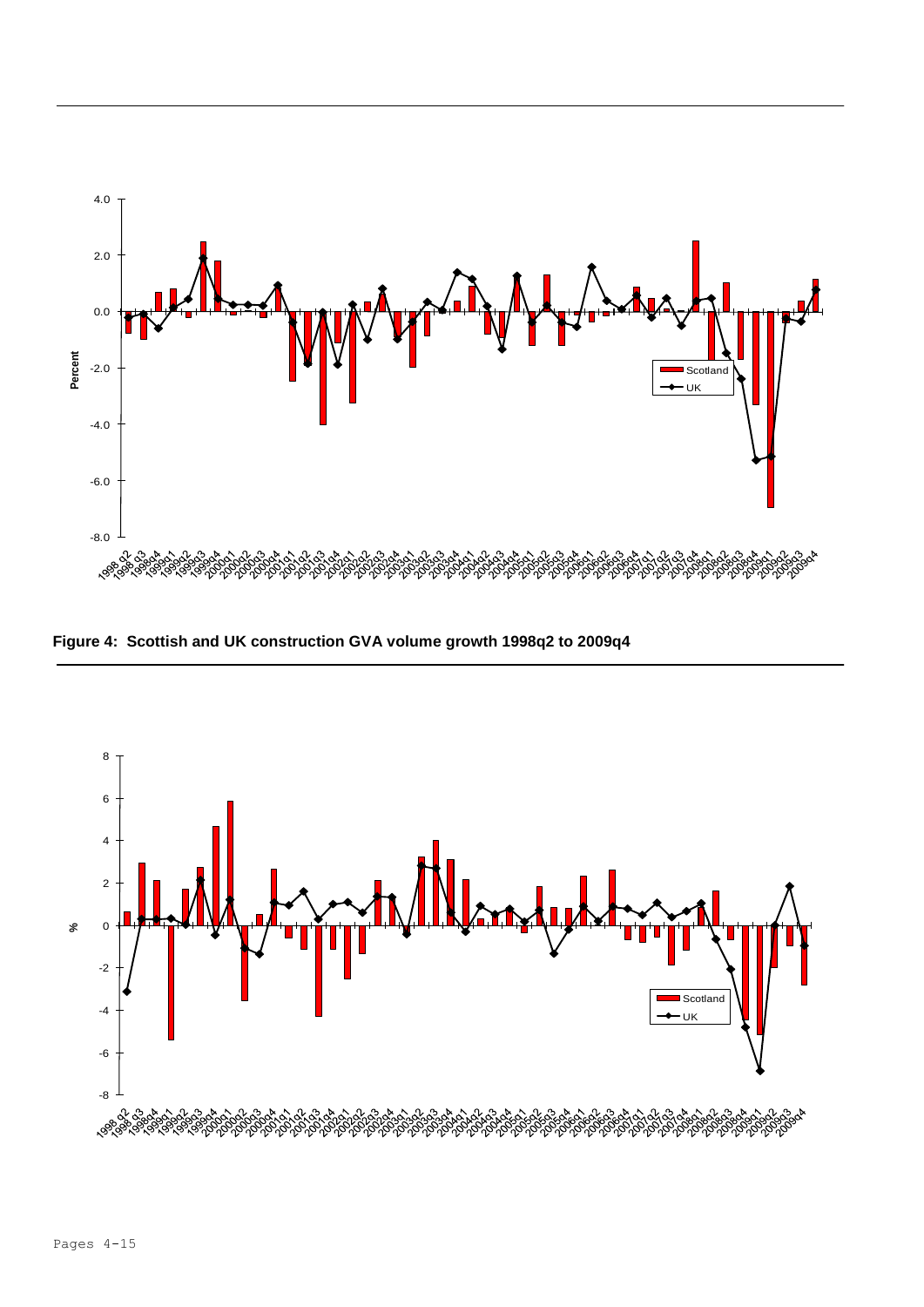circumstances of flexible wages and prices the shock will reduce jobs in the public sector by the slightly lower number of just under 78,000 while private sector employment rises by nearly 14,000. The overall job loss is thus just above 64,000, about half that in the fixed-price case. There is a "crowding in" effect on the private sector, but it is insufficient to offset the loss of activity in the public sector.

The potential cut to the Scottish Parliament and government budget is unprecedented. In such circumstances it is incumbent on the Scottish government to explore a range of options that can embrace cost savings and revenue raising as well as spending cuts. Moreover, the government will wish to identify those options that do the least damage to economic growth while preserving social justice. We hope that the Scottish Parliament and the wider public will have an opportunity to debate all of these options and build a countrywide consensus on the best way forward.

# **Recent GDP performance**

GDP data for the Scottish economy for the fourth quarter of 2009 became available in late April. The Scottish economy finally exited the recession in the quarter growing at 0.2%, but the return to growth in Scotland was weaker than the UK at 0.4%. - see Figure 1. It is worth noting that Scotland's growth performance deteriorated relatively in the fourth quarter because in the third quarter the fall in GDP of -0.1% was a little better than the UK where the contraction was - 0.2%.

In the 4th quarter 2009, the service sector – accounting for 74% of overall GVA – came out of recession with output rising by 0.2% in Scotland but by almost 0.5% in UK – see Figure 2. Over the year to the fourth quarter service sector GVA fell by -3.6%, while the recession taken as whole led to fall of -4.76% in GVA compared to fall of -4.43% in the UK.

The service sector continued to perform less well in Scotland than in the UK in the fourth quarter, but *manufacturing* (14% of GVA) again did better. In the fourth quarter Manufacturing GVA rose by 1.2% in Scotland against a rise of 0.8% in manufacturing in the UK - see Figure 3. The stronger manufacturing output performance was mirrored in the fourth quarter export figures, with Scottish manufacturing exports rising by 2.9% in real terms, after a rise of 1% in the third quarter but a fall of -10.1% over the year to the fourth quarter.

The *construction* industry in Scotland continued to contract with GVA falling by -2.8% in the fourth quarter compared to a fall of 1% in the sector in the UK – see Figure 4.

Within services, the main sectoral drivers of recovery in the fourth quarter were *public administration, education & health* (22% of overall GVA), *hotels & catering* (3% of GVA), *real estate & business services* (REBS) (18% of GVA) *financial services* (8% of GVA), and *retail & wholesale* (11% of GVA). The public sector grew by 0.2%, hotels and catering by 1.5%, REBS by 0.7%, financial services by 0.7% and retail and wholesale by 0.1%. Financial services grew by 0.7% in Scotland compared to a fall of -0.8% in the sector in the UK – see Figure 5. This is the first time that positive growth has been recorded in the sector for 6 quarters. We must hope that this presages a sustained recovery in the sector in Scotland. Since UK financial services went into recession later than in Scotland we might expect the sector to come out of recession somewhat later than its Scottish counterpart. One service sector experienced negative growth in the fourth quarter: *transport & communication* (7% of GVA). GVA in transport & communication services was marginally negative at -0.0% in Scotland, whereas the sector grew by 0.6% in the UK.

Manufacturing in Scotland continued its recovery still outperforming UK manufacturing. The main sectors driving the recovery and the stronger Scottish performance were *electronics, other manufacturing, paper, printing & publishing, transport equipment*, and *drink. Electronics* (2.8% of GVA) grew by 6.6% in the quarter compared to growth of 2.3% in its UK counterpart. *Other manufacturing* (1.7% of GVA) grew by 3.7% whereas the sector contracted by -0.6% in the UK. *Paper, printing & publishing* (1.4% of GVA) grew by 1.5% compared to a contraction of -1% in the sector in the UK. *Transport equipment* (1% of GVA) grew by 3% but this was much less than the growth of 8.3% recorded by transport equipment in the UK, which has now been growing for three successive quarters. Finally, the *drinks* industry (1.6% of GVA) continued to grow in the quarter with growth of 2.1% while the sector in the UK expanded by 0.3%.

Other Scottish manufacturing sectors either failed to recover or remained weak. The *chemicals* industry continued to display negative growth in Scotland with output falling by - 1.9% in the fourth quarter compared to growth of 0.2% in the sector in the UK. Over the year, output in the sector has fallen by nearly 20% and our hope that the significant contraction in output experienced in the 3 quarters to 2009Q3 had ceased has not been realised. *Mechanical engineering* reduced its output by -1.2% in the quarter a weaker performance than the rise of 2.5% experienced in the sector in the UK. The *metals* sector (1% of GVA)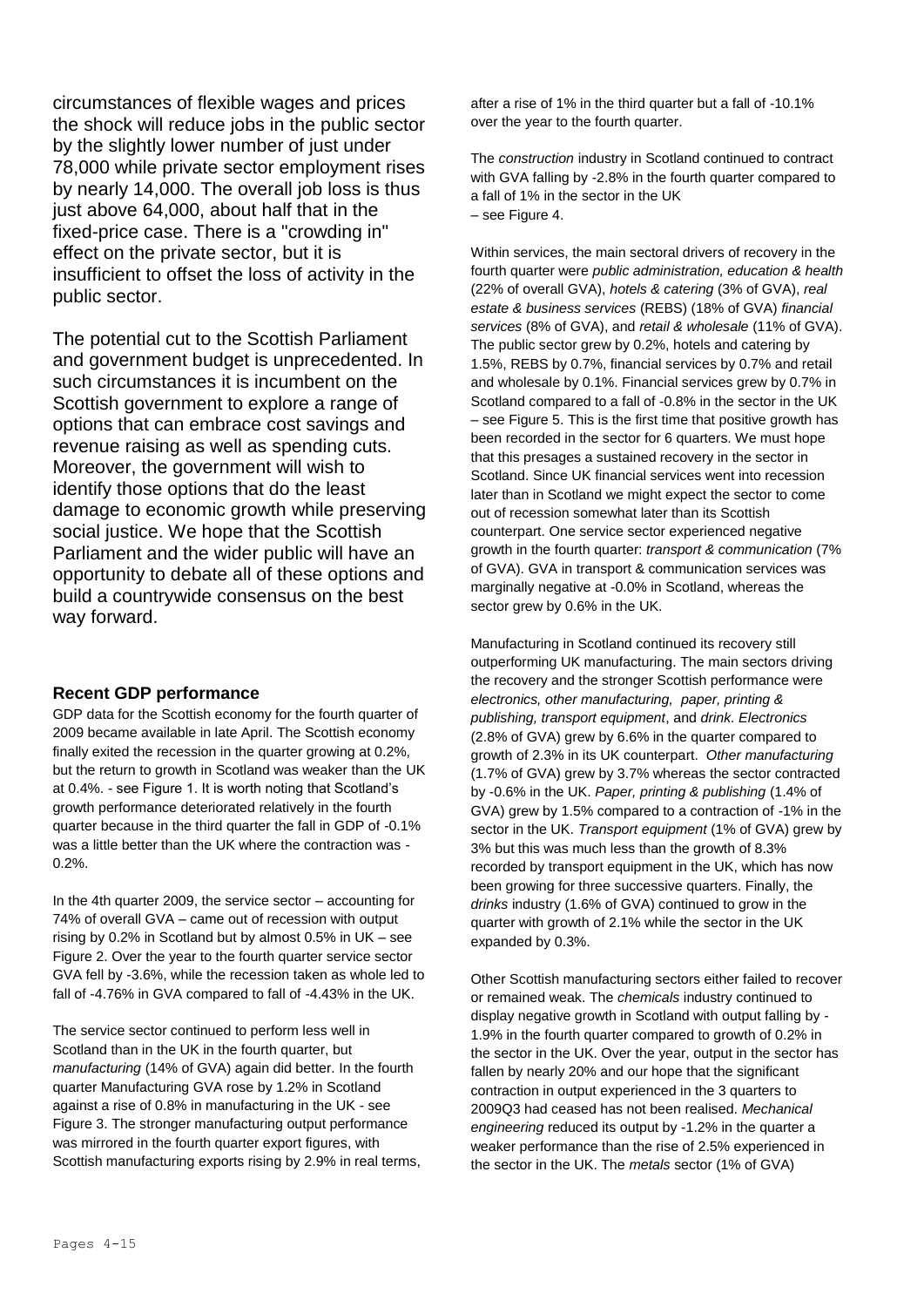



**Figure 6: Growth of key sectors in Scotland 1998q2 to 2009q4**

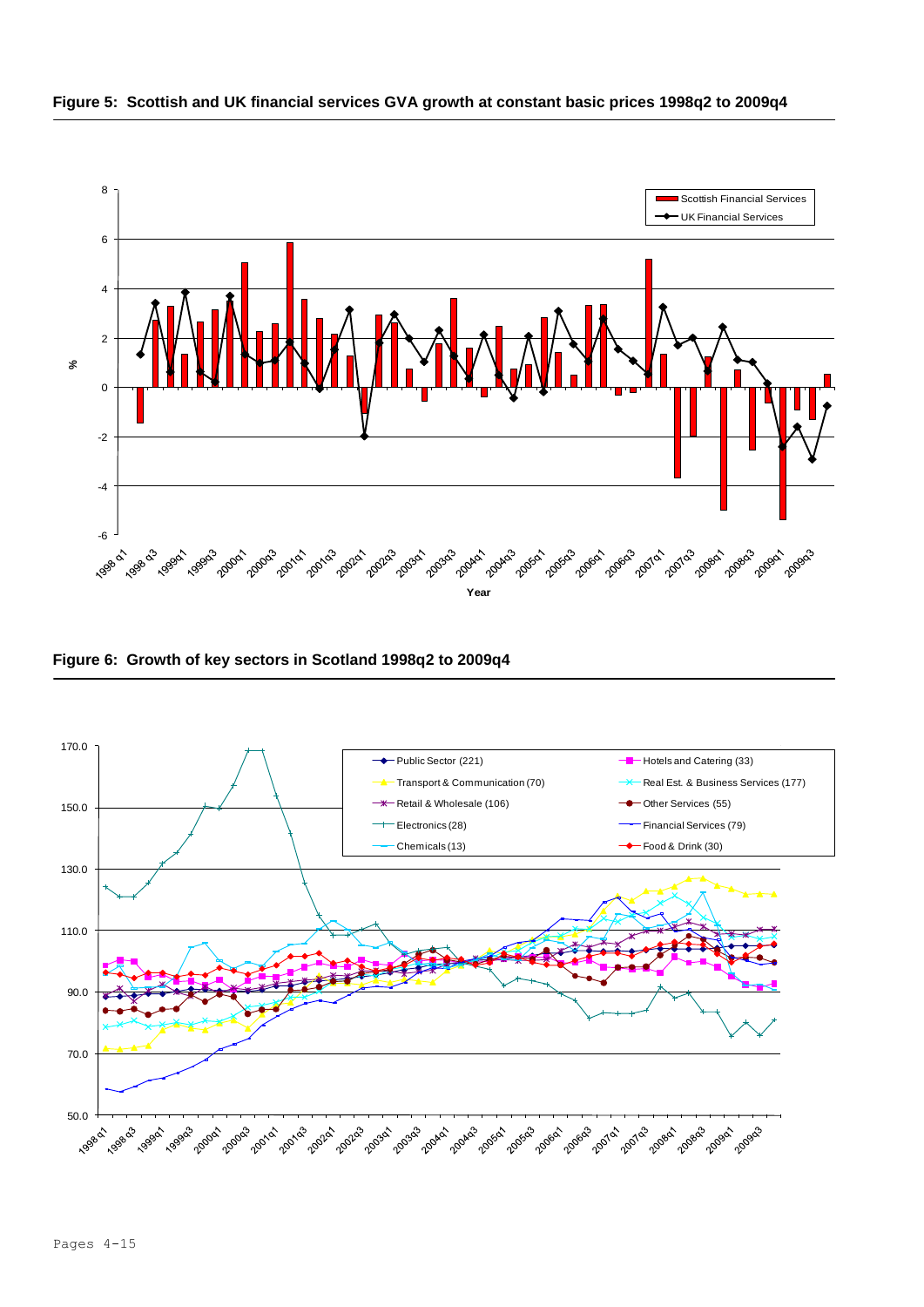suffered a significant contraction of -8.9% compared to a rise of 0.7% in the UK. The sector has contracted by -10.4% in Scotland over the year. Finally, *Food* (1.4% of GVA) cut back production by -1% in Scotland, although this was better than the -2.4% reduction in output in the UK. Over the year the food industry in Scotland contracted by -1.7%, broadly similar to the fall in output in the sector in the UK.

Figure 6 charts the performance of key Scottish sectors over the past 12 years. The chart 6 indicates that all key growth sectors have been affected by the recession with the exception of the public sector. But most sectors are now recovering. One other point worthy of note is that some sectors have experienced a double-dip recession: transport & communication, REBS, other services, and chemicals.

# **Recent survey evidence**

The GVA outturn data for the fourth quarter 2009 suggest that the Scottish economy is recovering from recession but at a slower pace than the UK. On top of this, as the *Review of Business Surveys* below notes, the interpretation of recent surveys is more difficult than usual. This is due to the effects of the unduly harsh winter, especially in Scotland, the re-introduction of the 17.5% VAT rate at the start of 2010, the ending of the car 'scrappage' scheme, and the effects on travel and trade of the volcano eruption in Iceland.

Almost all surveys report rising confidence, output and exports in Scottish manufacturing. Of the monthly surveys, the Bank of Scotland PMI was the most positive suggesting an acceleration in recovery right across the private sector. Furthermore, the Bank of Scotland Index of Leading Indicators similarly anticipated further recovery in GDP in ensuing quarters. However, the CBI survey - to end April while anticipating rising output and orders, noted that uncertainty about future demand was likely to limit capital spending over the next twelve months. And the Scottish Chambers Business Survey highlighted the uncertainties posed by weak consumer spending, rising transport and energy costs, Government fiscal and monetary policies, especially the anticipated public spending cuts after the May election. Clearly, the strength and extent of the recovery from the recent major recession is by no means certain.

#### **Forecasts**

The Scottish economy came out of recession in the fourth quarter of last year with the recovery seeming weak over the winter months. *The Forecasts of the Scottish Economy* section of the Commentary below notes some evidence of recovery in nominal household expenditure and at a faster rate than we were predicting in February. This may in part be bolstered by evidence of gradually increasing activity in the housing market and some pick up in house prices. But housing market activity - lending for purchases, and house sales - remains weak. Retail sales growth is also not strong with the Scottish Retail Consortium reporting in June that like-for-like sales in May were 0.8% lower than in May 2009,

when they had fallen 1.2%, the worst performance for almost 9 years. The comparable UK data indicated a rise of 0.8%. From this survey consumer confidence appears lower in Scotland than in the UK.

The supply of bank credit remains hesitant. Official Bank of England data for the UK released at the end of May reveals that M4 lending fell by 0.4% in April, with the twelve-month growth rate positive but falling to 2.8% from 3.2% in March. The *Financial Stability Report*, *June 2010* from the Bank of England indicates that UK banks have increased their resilience with average capital ratios now at their highest levels for more than a decade while leverage has declined considerably. The Bank rightly notes "There is a risk that banks alleviate their own funding pressures by further constraining credit conditions for customers. That would dent economic recovery and so raise credit risk for all banks." (page 10). Sovereign debt risk for the banks has also risen appreciably due to the Greek crisis as fears of spillover to other countries rose. A generalised retreat by the banks from risk-taking would put further pressure on the recovery.

Recovery in Scottish economic growth and jobs is also much dependent on growth in our major markets: the rest of the UK, mainland Europe and the US. Recovery in mainland Europe remains weak and this may be exacerbated by fiscal consolidations in Germany and other major economies. But the IMF is forecasting a significant pickup in world trade in 2010 and 2011 from a fall of -11% in 2009 to increases of 10.6% in 2010 and 8.4% in 2011. Tourism demand remains weak. Some pick up may be expected in 2010 due to the lower sterling exchange rate although recent increases may dampen that effect. We anticipate that tourism spending will remain flat in 2010 returning to growth in 2011 and 2012.

Investment was badly hit during the recession but business investment in the UK had begun to rise again at the beginning of the year. Clearly, the pace of recovery in investment demand will not only be driven by the expected growth of the demand for goods and services but also the availability and price of credit. Confidence remains weak in Scottish construction where much investment activity occurs. But we do expect investment to recover appreciably from the large contractions seen in 2009 but positive growth will not appear until 2011 and 2012.

In many respects the 'elephant in the room' affecting our forecasts for aggregate demand and GDP is the outlook for government spending. We note the expected scale of the spending adjustment below. Through cuts in spending on services, welfare benefits, cost savings and tax increases the government is seeking to rebalance the economy away from government consumption and debt. Government consumption will according to the OBR contribute -0.5% points to UK GDP growth between 2011-2015 compared to +0.5% between 2000 and 2008. But the contribution of private consumption is forecast to be +1.2% points per annum compared to +1.7% between 2000 and 2008. This,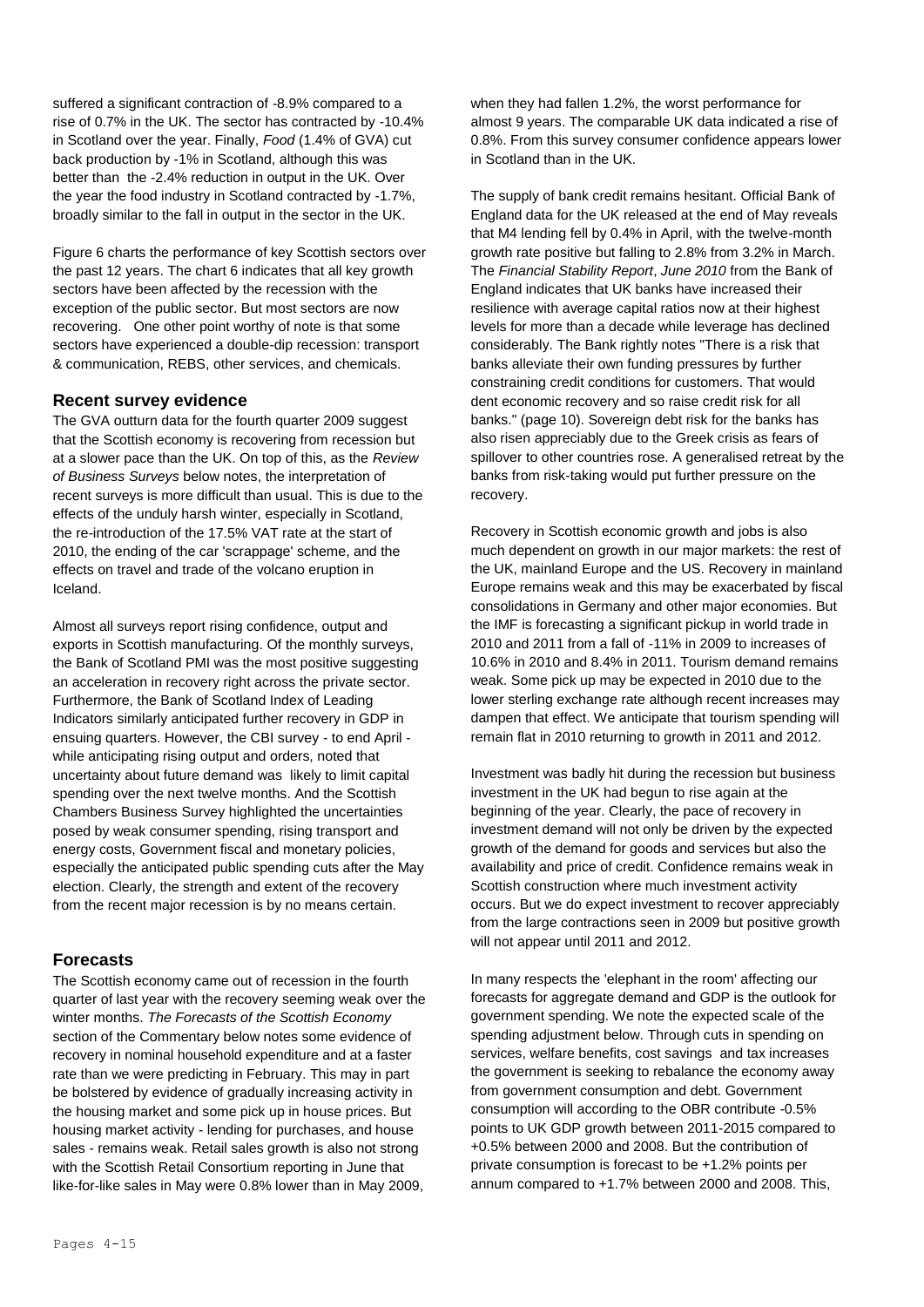as Martin Wolf points out in the Financial Times (25/06/2010), amounts to a significant increase in the contribution of net exports and investment to realise the OBR forecasts for the period. Specifically, the OBR predicts that net exports and investment will contribute +0.7% points and +1.2% points per annum respectively in the 2011-2015 period compared to +0.3% points and +0.5% points in the 2000-2008 period. It might be achieved but it poses a big challenge for the economy.

Against this background we are now assuming stronger household spending growth than we had assumed in the central forecast for February, export growth to the rest of the world is now significantly higher than previously assumed, while the growth of government spending is weaker.

# **GVA forecasts**

The key forecasts for GVA/GDP are summarised in Table 1 along with our February forecasts for comparison. We shall primarily focus on our central forecast here. Scotland is forecast to return to positive growth in 2010. But the recovery over the year is weak, household spending strengthens and by more than we forecast in February but increases only slightly this year. Exports to the rest of the world continue to recover and at a faster rate than predicted in February. This along with some recovery of investment, helps raise the forecast to 0.7% growth compared to our prediction of 0.6% in February. Recovery is weaker in Scotland than the OBR's forecasts for the UK and the median of independent, private and institutional forecasts for the UK, for the reasons that were well rehearsed in previous Commentaries and we see no basis for altering that view. Scottish GVA growth is better than the UK in 2010 on the High growth scenario only. Trend growth is realised on our Central scenario in 2012 but there is a high degree of uncertainty surrounding our 2012 forecasts because of the large unknowns determining the consequences of the fiscal consolidation.

We have incorporated the decisions on government spending and tax in the emergency Budget into our forecasting model. The most significant changes affecting our forecasting horizon to 2012 are the increase in VAT to 20% and the additional cuts in government spending to that date. IFS analysis indicates that by 2012 less than half of the cumulative fiscal consolidation planned for 2015-16 will be in place. Taken together the consequences of the measures in the Budget lead to our GVA forecast being revised down by 0.1% points in 2010, 0.2% points in 2011, and 0.1% points in 2012 compared to what it would otherwise have been. These changes along with the postponement to 2011 of Scotland's share of the £6bn UK cuts introduced by the new government for 2010 and the fiscal tightening put in place in the March Budget of the Labour government, result in our central forecast for 2011 at 1.1% being 0.5% points lower than our forecast in February. This is despite the fact that wider economic forces driving recovery in 2011 are now considered to be somewhat stronger than was the case in February.

# **Employment forecasts**

The key employment forecasts are summarised in Table 2. Job losses continue from 2009 into 2010, with a net 82,000 jobs lost in those two years and still not fully matched by job gains of 51,000 in 2011 and 2012. At the sectoral level, the service sector experiences the greatest decline in jobs in 2009 and 2010 with under 47,000 net jobs lost. With recovery the net gain in jobs in 2011 and 2012 of 20,000 means that it will take some time for services to recover 2008 jobs levels. Construction job losses amount to around 18,500 over the two years and as with services the number of construction jobs in 2012 remains below 2008 levels but there is recovery in 2011 and 2012 of more than 3,000 jobs. Finally, the production sector which principally includes manufacturing sheds around 13,000 jobs in 2009 and 2010 but through strong export growth net job creation in 2011 and 2012 is nearly 25,000.

# **Unemployment forecasts**

The key unemployment forecasts are summarised in Table 3. On our Central forecast ILO unemployment is expected to peak at 228,000 or 8.9% this year falling to just under 224,000 or 8.7% in 2011 and further to 211,000 or 8.1% in 2012. Of major importance to the outcome for unemployment is not simply output and employment change but also the change in inactivity. That is, the extent to which people losing their jobs cease to look for work and so move into inactivity rather than unemployment. Recent changes in inactivity are documented in the *Overview of the Labour* Market section of the Commentary below. The rate of inactivity appears to have risen during the recent recession by 1.6% points in the last year, to stand at 21.7% for working age people.

# **Fiscal consolidation and the Scottish economy**

The Chancellor's emergency Budget was unprecedented both in terms of the scale and nature of the fiscal adjustment proposed. The scheduled adjustment is significantly greater than that planned by the previous Labour government. The Labour Chancellor, Alastair Darling had aimed to achieve a small, 0.7% of national income, surplus on the cyclicallyadjusted current budget by 2014-15. In the light of forecast growth and expected revenues, the Labour government had announced a fiscal tightening amounting to £51bn per year by 2014-15. Within this total, cuts - largely unspecified - of £33 billion were scheduled alongside tax increases of £18bn: a two to one ratio. The publication of the Office for Budget Responsibility (OBR) first set of official forecasts for the public finances and the economy in mid June, revealed that the growth outlook for the UK economy was judged to be weaker than forecast by the previous Labour government. This meant that a greater fiscal consolidation was required to achieve sustainable public finances than that targeted by the previous Labour government. Against this background, the Institute for Fiscal Studies (IFS) estimated that replicating labour's 0.7% surplus goal would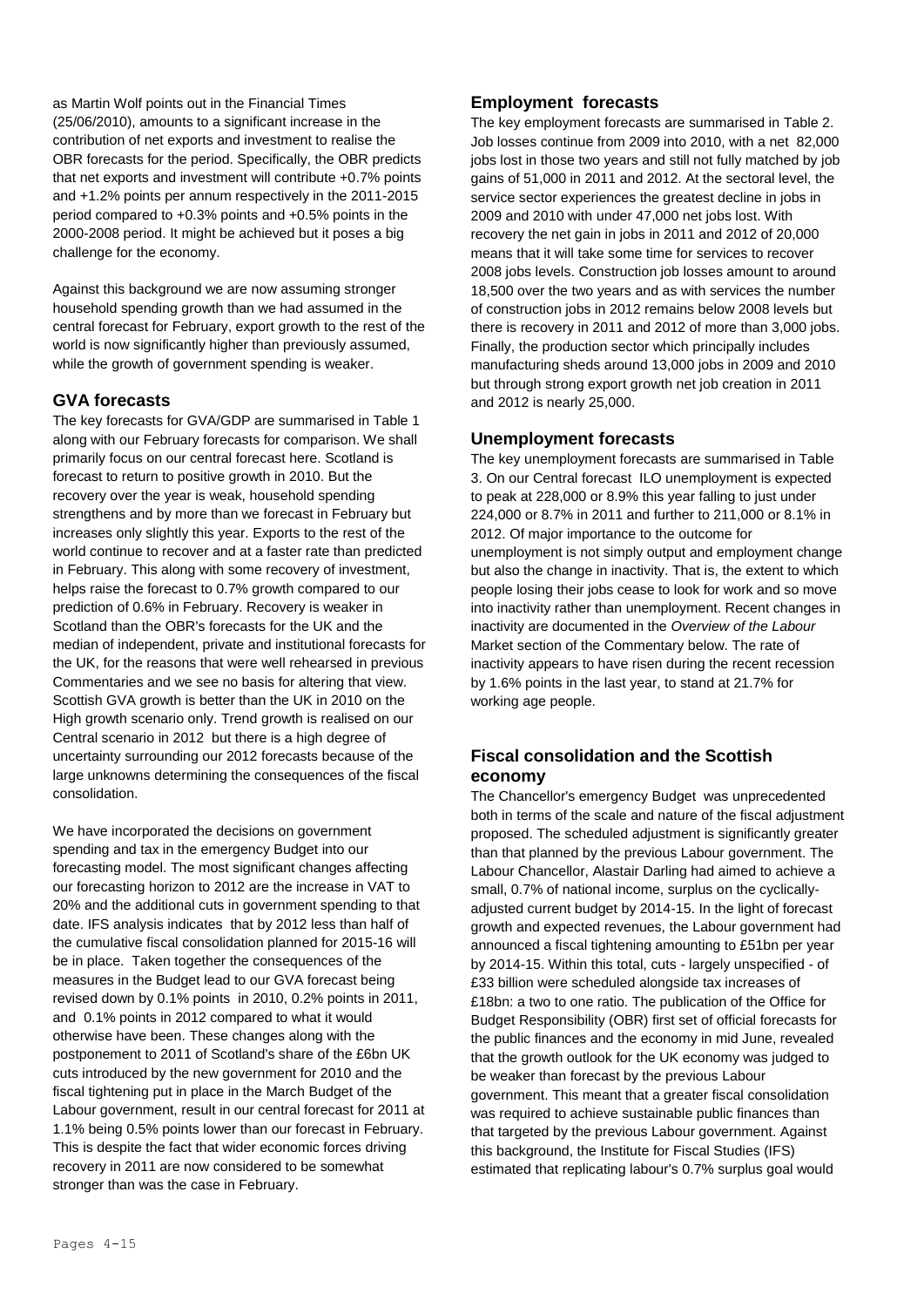#### **Table 1: Forecast Scottish GVA growth in three scenarios, 2009-2012**

| GVA Growth (% per annum) |                   | 2009   |        | 2010 |        |     | 2011   |     | 2012 |
|--------------------------|-------------------|--------|--------|------|--------|-----|--------|-----|------|
| High growth              | February forecast | $-4.9$ | $-4.7$ | 1.4  | 1.7    | 2.1 | 2.2    | 2.8 | 2.8  |
| <b>Central</b>           | February forecast | $-4.9$ | $-4.8$ | 0.7  | 0.6    | 1.1 | 1.6    | 2.1 | 2.2  |
| Low growth               | February forecast | $-4.9$ | $-4.9$ | 0.0  | $-0.7$ | 0.1 | $-0.3$ | 0.7 | 0.8  |

#### **Table 2: Forecast Scottish net jobs growth in three scenarios, 2009-2012**

|                |                   | 2009      | 2010      | 2011      | 2012   |
|----------------|-------------------|-----------|-----------|-----------|--------|
| High growth    |                   | $-48.847$ | $-20,399$ | 35,142    | 53,059 |
|                | February forecast | $-60,488$ | $-9,785$  | 30,253    | 57,213 |
| <b>Central</b> |                   | $-48,847$ | $-33,546$ | 14,856    | 36,111 |
|                | February forecast | $-64,218$ | $-32,264$ | 18,277    | 44,612 |
| Low growth     |                   | $-48,847$ | $-48,129$ | $-6,036$  | 6,615  |
|                | February forecast | $-77,861$ | $-57,002$ | $-16,538$ | 13,631 |

#### **Table 3: ILO unemployment rate and claimant count rate measures of unemployment under each of the three forecast scenarios**

|                       | 2009    | 2010    | 2011    | 2012    |
|-----------------------|---------|---------|---------|---------|
| ILO unemployment rate |         |         |         |         |
| High growth           | 7.8%    | 8.4%    | 7.4%    | 6.2%    |
| <b>Central</b>        | 7.8%    | 8.9%    | 8.7%    | 8.1%    |
| <b>Numbers</b>        | 202,021 | 227,820 | 223,646 | 210,749 |
| Low growth            | 7.8%    | 9.5%    | 10.1%   | 10.7%   |
| Claimant count rate   |         |         |         |         |
| High growth           | 4.7%    | 5.0%    | 4.4%    | 3.9%    |
| <b>Central</b>        | 5.0%    | 5.3%    | 5.5%    | 5.1%    |
| <b>Numbers</b>        | 138,147 | 145,143 | 152,935 | 144,115 |
| Low growth            | 5.3%    | 5.6%    | 6.0%    | 6.8%    |

require a further fiscal tightening of £34bn bringing the total to £85bn or 5.7% of national income. In the event Chancellor Osborne 's emergency Budget was even more restrictive with the planned adjustment amounting £113bn by 2014-15, more than 6% of national income.

Our forecasts in the previous section embraced the consequences for growth and jobs of this overall fiscal adjustment to 2012 within the context of other changes in the determinants of aggregate demand and supply over the forecast period. In the section below we report on our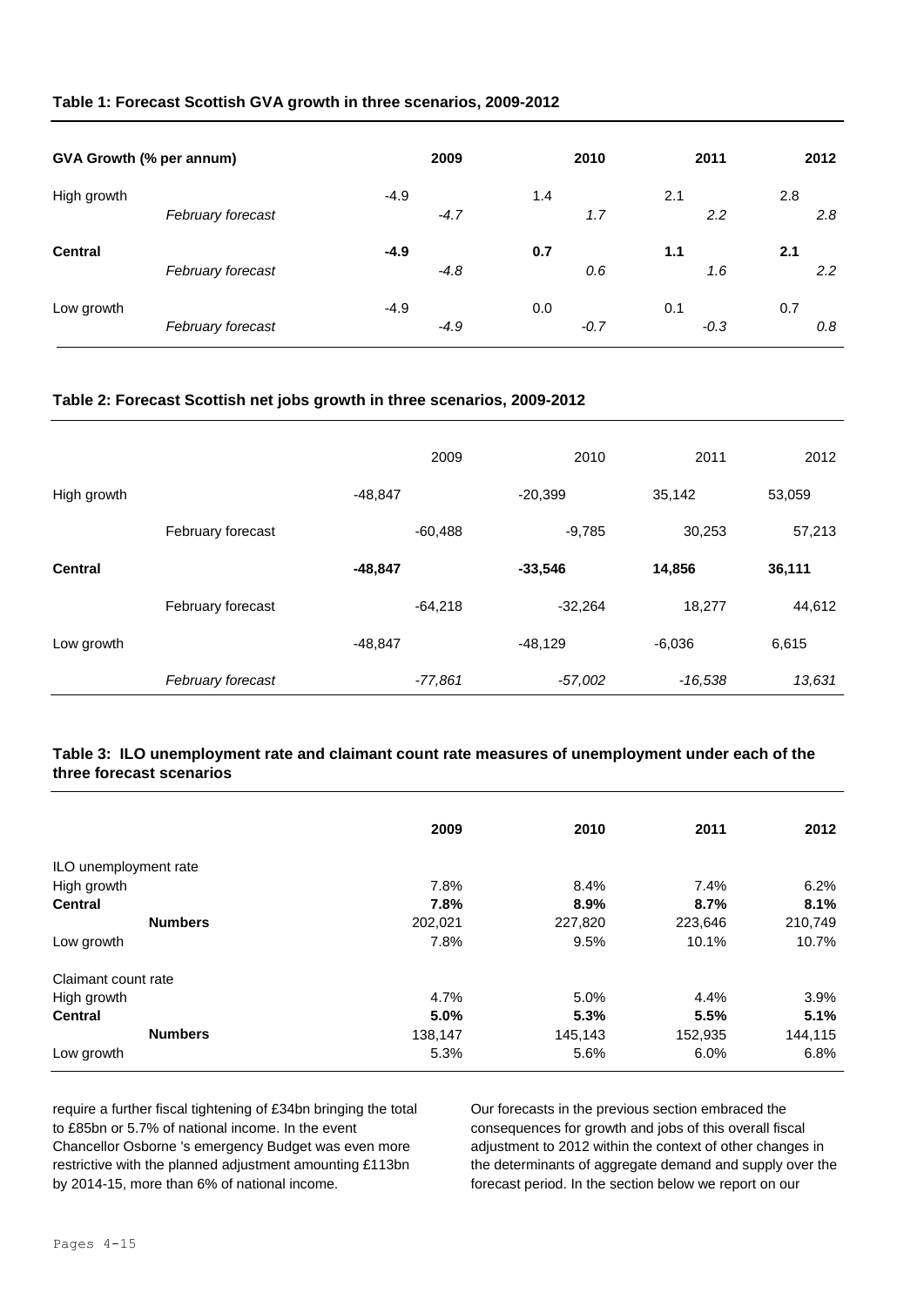modelling estimates of the possible consequences for public sector output, jobs and the wider Scottish economy by 2014-15 of that part of the fiscal consolidation that lowers by 14% the department expenditure limit (DEL) of the Scottish Parliament and government. In other words, other parts of the fiscal consolidation: tax rises and benefit cuts are ignored, and everything else is held constant i.e. no other changes in the wider economy are allowed such as technical progress and productivity change.

But before we discuss these estimates it is worth rehearsing the options that are available to governments when faced with the need for a significant fiscal consolidation. This is not simply an academic issue now that the broad thrust of the UK cuts have been announced because the Scottish government has still to acknowledge publicly how it will respond to the likely cut in the budget assigned to the Scottish Parliament by the UK government. And indeed, the full scale of the fiscal consolidation facing Scotland will not be known until the Comprehensive Spending Review findings are published by the UK government on October 20th of this year.

#### *Policy Options*

The UK government aims to reduce net borrowing from 11% of national income in 2009-10 to 1.1% in 2015-16. Within overall net borrowing it seeks to reduce the structural (cyclically adjusted) deficit from its 2009-2010 level of 8.4% of GDP to 0.3% by 2015-16. This is a massive exercise, with significant ramifications right across society. A clear consideration of the options available is imperative for both the UK and Scottish governments. In the UK this process had begun with emergency Budget and will continue in the Comprehensive Spending Review. In Scotland the Independent Review of spending chaired by Crawford Beveridge is due to report on spending options. It is to be hoped that the Scottish Parliament and the wider public will have an opportunity to debate not just spending options but some of the other options discussed below.

Figure 7 reveals the broad category options that face governments wishing to undertake a fiscal consolidation. Put simply, the deficit can be reduced by a mix of spending cuts, revenue raising actions and cost savings. Cost savings, in principle, preserve outputs but reduce input costs. Spending cuts cut both inputs and outputs. Most of the UK debate has focused on the balance between spending cuts and tax rises with some efficiency savings also programmed. The Coalition's plans put a greater emphasis on spending cuts with an overall ratio a little below four to one (77% to 23%). Figure 7 shows is that there are other options to add in to the mix.

*Revenue raising* can be secured by higher charges, asset sales and, of course, tax increases. However, asset sales do not reduce spending, or raise revenue recurrently, except marginally on outlays such as maintenance following a

housing stock transfer; they are strictly a one-off exercise. Higher charges do not apparently promise much by way of increased revenue but they are clearly an option that should not be ruled out. Switzerland is one country that has ostensibly low tax rates but this is combined with a charging regime that is much more pervasive than in the UK, or many other countries. The Scottish government's revealed preference of reducing or removing charges - bridge tolls, student fees, prescription charges, travel concessions, care for the elderly - however merited, would appear to make it more difficult for the government to go back down this route. Finally, on revenues, while a debate is developing in Scotland about the case for further fiscal devolution and even full fiscal autonomy it is worth emphasising that under present powers the Scottish government has the option of raising income tax by up to 3p, which would raise more than £1bn. There would clearly be reasoned opposition to such a suggestion but it shouldn't be excluded as a potential option simply because of that. Much the same argument can be applied to business rates, which are also set by the Scottish government.

*Cost savings* are also possible and can be sizeable as is evident from the programme of public sector pay cuts introduced by the Irish government. Similarly, the UK government plans to freeze for two years the pay of public sector workers with salaries above £21,000 per year. Efficiency savings are realised by 'doing things better'. Such savings may not only be secured by enhanced efficiency in public sector production and/or delivery of services but by selective transfer of production and/or delivery to private sector entities though funded by the tax payer. The CBI has recently made proposals along these lines and the new Westminster Education Secretary's secondary school proposals are of this type, reflecting Swedish experience. In the latter case, the philosophical underpinning of the proposals is that outcomes may be better at given (or less) cost rather than a simple cost cutting exercise. The socalled 'shared-services agenda' at the local government level, as pioneered in the recent Clyde Valley Review chaired by Sir John Arbuthnott, is one way forward to make costs savings while preserving services. There would appear to be many other opportunities in both local and central government for making efficiency savings through the realisation of economies of scale and other efficiencies as the recent (March 2010) Advice Paper prepared by the *Royal Society of Edinburgh* and submitted to the Scottish Parliament's Finance Committee makes clear. For example, we can begin the process by raising the issue whether sufficient cost savings can be achieved by further collaboration and efficiency savings, a strategy noted by the Society of Local Authority Chief Executives in their report 'After the Downturn' and by the Association of Chief Police Officers in Scotland Annual Report 2009/2010, or should Scotland consider more radical options such as the merger of councils, polices forces and other public agencies? Several other questions could be posed in a similar vein.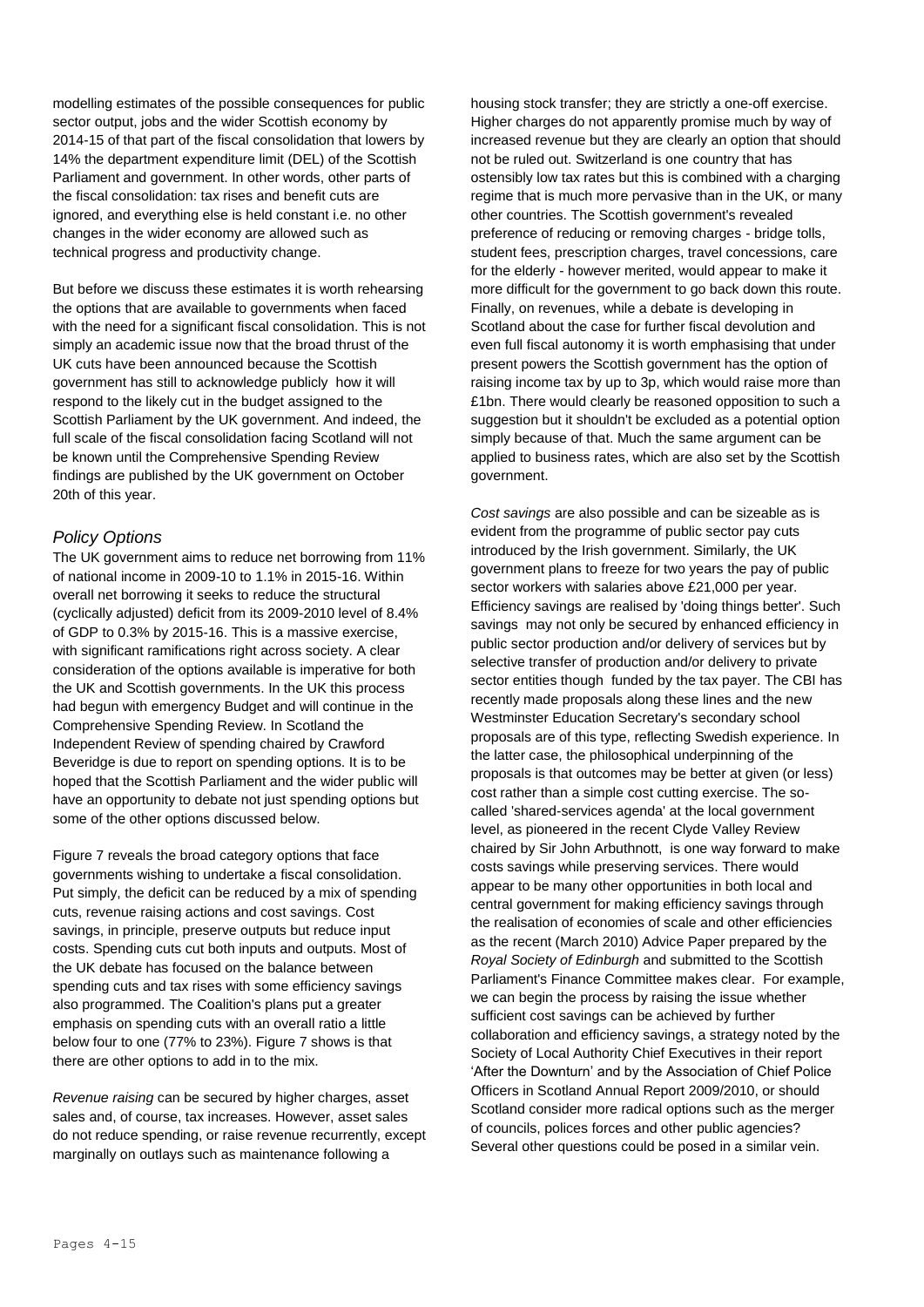

Finally, a reduction in *input prices* if the state exerts its power as monopoly buyer may bring some savings for the public sector if not for the economy as a whole.Nothing in this discussion is meant to pretend that spending cuts and tax rises are not the principal route to fiscal consolidation in the UK . But the issues determining the choice of options are more than simply fiscal efficacy. Political, social justice, income distribution and economic growth implications all need to be considered. Different governments may put a different weight on these objectives. Both the previous Labour government and the Conservative/Liberal Democrat coalition have vowed to ring-fence spending on the NHS, and international development aid. As the Emergency Budget revealed, the impact of the cuts on the other spending departments in London has been that much greater, up to 25% depending on the eventual scale of welfare benefit cuts. The IFS note that the cut in DELs born by unprotected departments would rise to 33% if the cuts on the schools and defence budgets are restricted to 10% by 2014-15.The Coalition has also been at pains to highlight the income distributional consequences of its programme for fiscal consolidation, highlighting the extent to which the burden of the adjustment falls more on high income households. The IFS, however, disputes this if the Coalition's additional fiscal consolidation measures are considered separately and when you look past 2012-13 when benefit cuts start to bite.

On top of this is the implication of the fiscal adjustment for the level and growth of output in the economy. Empirical research by Alesina & Perotti in 1996<sup>1</sup>, recently updated and confirmed by two Goldman Sachs economists Broadbent &

Daly, highlights the importance of the balance between both spending cuts and tax rises and between certain types of spending cut. Specifically, Alesina & Perotti conclude that "..fiscal adjustments that rely primarily on (current) spending cuts on transfers and the government wage bill..." were more successful in reducing the budget deficit and debt to GDP ratio. However, "....fiscal adjustments relying primarily on tax increases and cuts in public investment tend not to last and are contractionary." These findings offer some support for the Coalition's policy of weighting spending to tax cuts on a 4 : 1 basis. And these findings may even be reinforcing the government's willingness to take risks with the reduction in the demand for goods and services from the public sector in precipitating a double-dip recession. In other words, the research is not inconsistent with the view that the private sector will quickly pick up the released resources as long-term bond yields and the exchange rate falls. But it must be questioned how relevant such empirical research is to the present conjuncture with high levels of unemployment, a sizable output gap, structurally weak bank lending, historically low interest rates and a low sterling exchange rate. However, there may be more general agreement that cuts in public investment, while superficially attractive from a political standpoint with its reduced implications for current service provision and perhaps for jobs losses, could very well be damaging to economic growth. Hence, the previous Labour government's emphasis on cuts in investment in its fiscal consolidation plans, largely adopted by the present government, is to be regretted.

From the above discussion it is evident that the Scottish government has a range of options before it in the difficult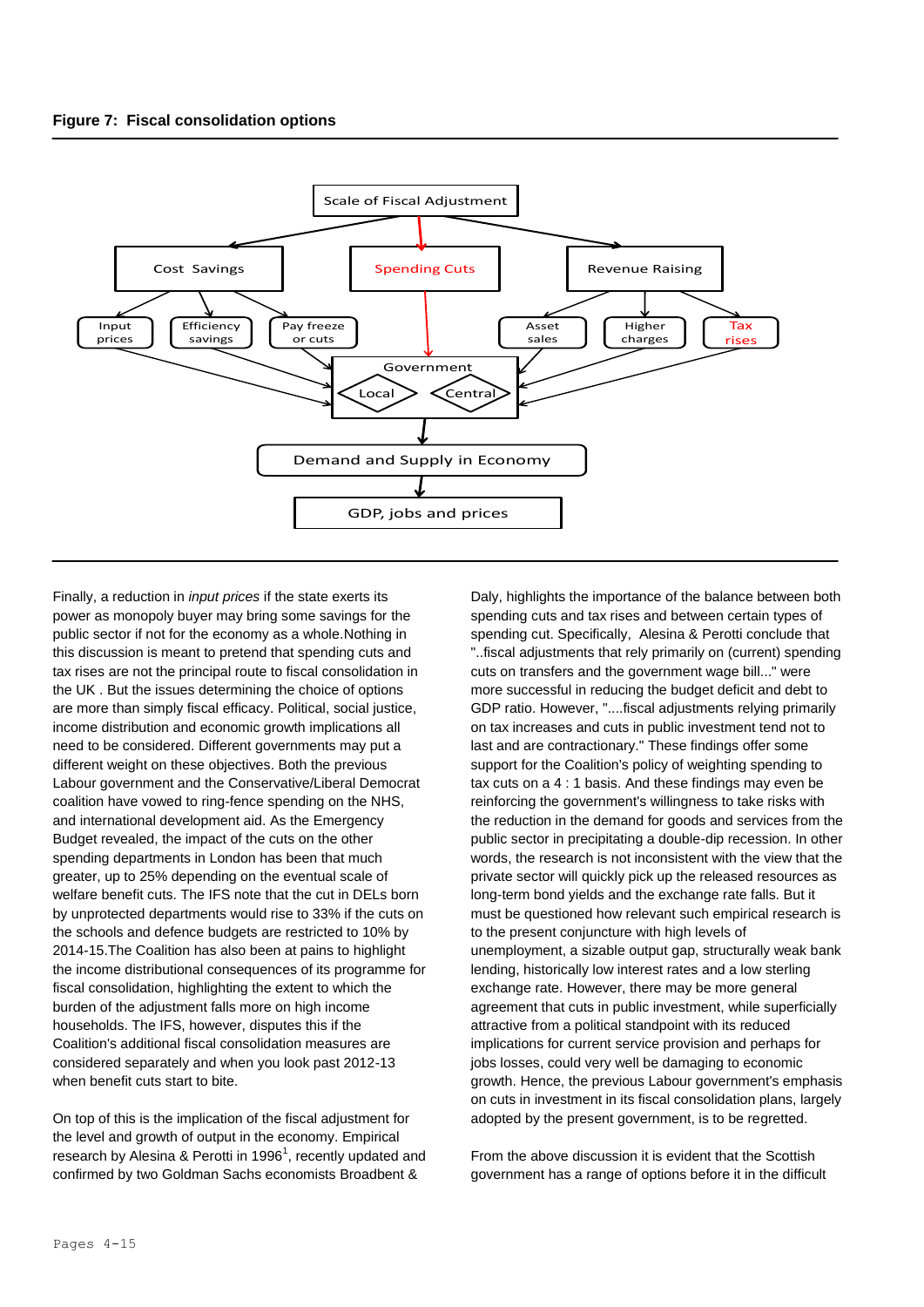# **Table 4: Change in sectoral jobs and GVA by 2015 following 14% Scottish DEL cut**

|                                         | <b>JOBS</b>        | <b>GVA/GDP %</b>  |                    |                   |  |
|-----------------------------------------|--------------------|-------------------|--------------------|-------------------|--|
|                                         | <b>Fixed Price</b> | <b>Flex Price</b> | <b>Fixed Price</b> | <b>Flex Price</b> |  |
| Agriculture                             | $-374$             | 562               | $-1.1$             | 0.9               |  |
| Forestry                                | $-14$              | 66                | $-0.5$             | 1.8               |  |
| Sea fishing                             | $-4$               | 98                | $-0.1$             | 2.4               |  |
| Fish farming                            | $-1$               | 30                | $-0.1$             | 1.9               |  |
| Other mining and quarrying              | $-45$              | 47                | $-1.8$             | 1.2               |  |
| Oil and gas extraction                  | $-94$              | 456               | $-0.4$             | 1.3               |  |
| Mfr food, drink and tobacco             | $-408$             | 733               | $-0.9$             | 1.1               |  |
| Mfr textiles and clothing               | $-101$             | 174               | $-1.0$             | 1.5               |  |
| Mfr chemicals etc                       | $-108$             | 166               | $-0.9$             | 0.9               |  |
| Mfr metal and non-metal goods           | $-400$             | 927               | $-0.9$             | 1.8               |  |
| Mfr transport and other machinery, elec | $-181$             | 1,048             | $-0.3$             | 1.2               |  |
| Other manufacturing                     | $-702$             | 511               | $-1.9$             | 1.1               |  |
| Water                                   | $-207$             | $-95$             | $-4.9$             | $-1.8$            |  |
| Construction                            | $-5,003$           | 667               | $-3.5$             | 0.4               |  |
| <b>Distribution</b>                     | $-13,974$          | 2,168             | $-2.6$             | 0.2               |  |
| Transport                               | $-1,390$           | 1,963             | $-1.5$             | 1.9               |  |
| Communications, finance and business    | $-13,514$          | 3,979             | $-2.8$             | 0.4               |  |
| R&D                                     | $-384$             | $-53$             | $-4.2$             | $-0.6$            |  |
| Education                               | $-17,959$          | $-14,977$         | $-9.1$             | $-7.4$            |  |
| Public and other services               | $-71,009$          | $-62,817$         | $-10.8$            | $-8.8$            |  |
| Coal extraction                         | $-30$              | 22                | $-2.5$             | 1.7               |  |
| Oil refining and distribution           | $-36$              | 16                | $-1.9$             | 0.4               |  |
| Gas supply                              | $-69$              | $-1$              | $-3.4$             | $-0.2$            |  |
| Electricity - Renewable (hydro and wind | $-27$              | 14                | $-2.4$             | 0.5               |  |
| Electricity - Non-renewable (coal, nuke | $-205$             | 120               | $-2.4$             | 0.8               |  |
| <b>Total</b>                            | $-126,240$         | $-64,178$         | $-4.2%$            | $-1.6%$           |  |